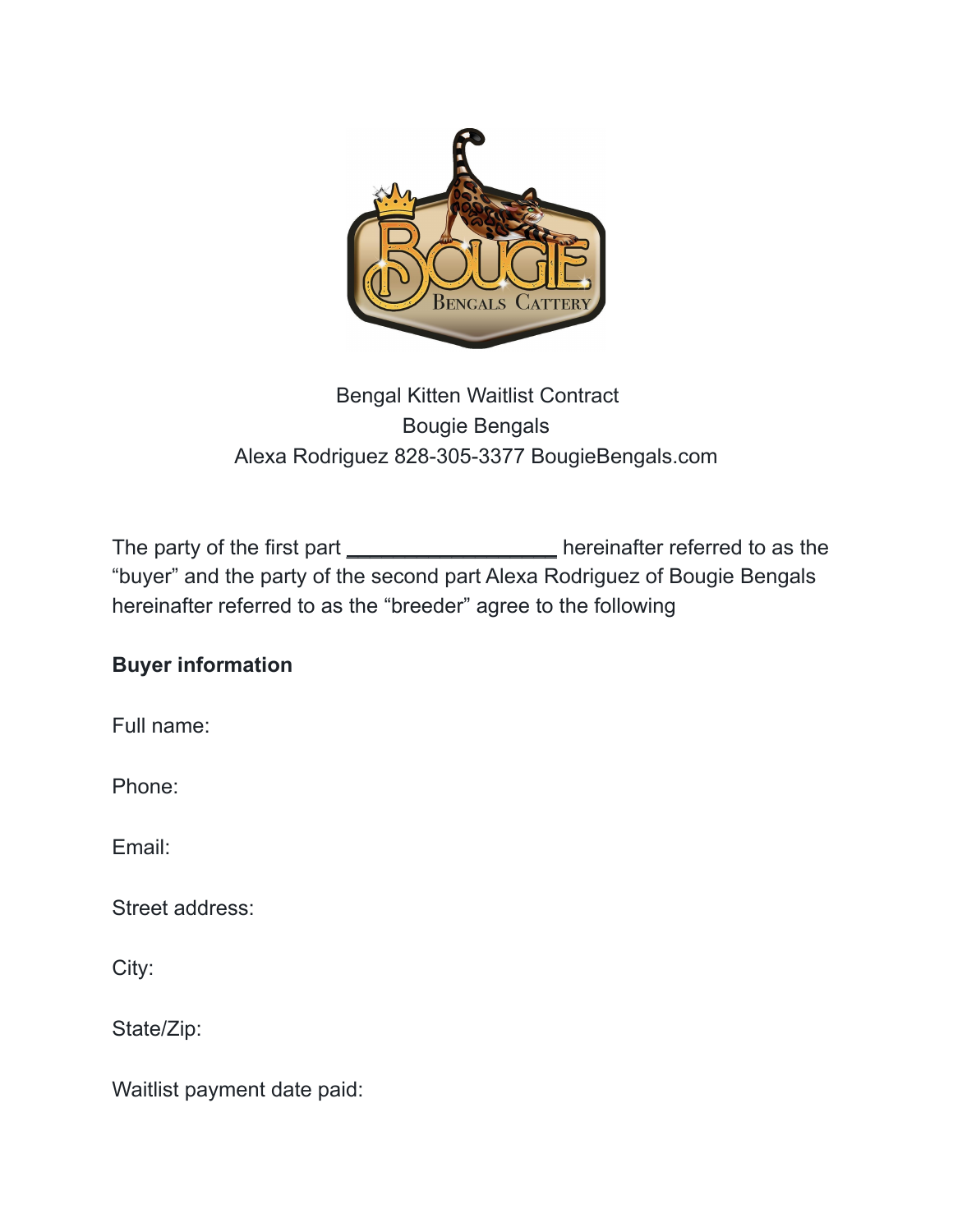Please initial to show you understand and agree to the following terms below.

Due to buyers' demand, the breeder has a paid waitlist to ensure the buyer's intent to buy a cat/kitten from the breeder. The buyer has paid a \$200 non refundable waitlist payment via PayPal to be placed onto the waitlist for an upcoming kitten. This payment will be applied toward the total purchase price of your kitten. This payment is not refundable should the buyer, for any reason, decide to change his/her mind about purchasing a Bengal from the breeder.

The buyer understands that the breeder accepts PayPal for the waitlist payment only, all other payments must be made via Zelle to BougieBengals@gmail.com

The buyer agrees and understands that it is their responsibility to research the Bengal breed to know it is a good fit for their home and lifestyle. The buyer is also responsible to view all information provided on the breeder's website.

The buyer understands that once kittens are available, the breeder will start from the top of the waitlist and give each individual 48 hours to either choose or pass on available kitten(s). You must choose or pass within the 48 hour period via email. If the buyer should decide to pass on available kittens shown, the buyer will remain on the waitlist for another upcoming kitten.

The buyer understands they will be contacted by the breeder via email. The buyer will provide an email that is checked daily. If for any reason the buyer will not be available via email, the buyer is responsible to notify the breeder. If the breeder is not able to get ahold of the buyer via email within the 48 hour period, the breeder will assume the buyer is no longer interested and the breeder will continue down the waitlist.

The buyer understands until kittens are born, the breeder cannot guarantee how many kittens there will be and what color/sex will be availabe. Each kitten will be evaluated between the ages of 4-8 weeks of age before